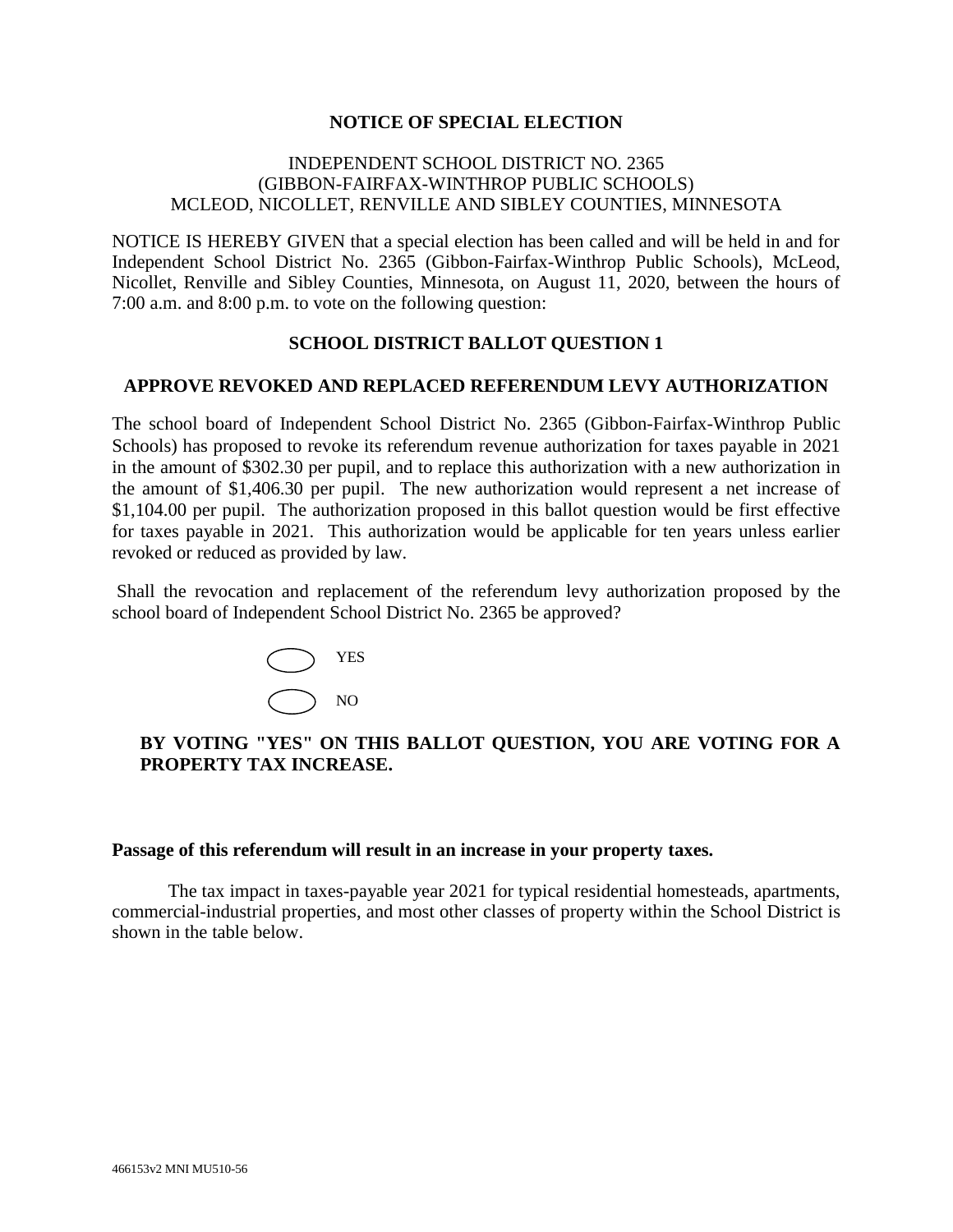

Op Ref GFW 20 SOD Enroll \$1406.30 Per

| Year Taxes are Payable               | 2021             | 2021             |               |
|--------------------------------------|------------------|------------------|---------------|
|                                      | <b>Revoked</b>   | <b>Proposed</b>  | <b>NET</b>    |
|                                      | <b>Authority</b> | <b>Authority</b> | <b>CHANGE</b> |
| <b>Additional Revenue/Pupil Unit</b> | $-$ \$302.30     | \$1,406.30       | \$1,104.00    |
| <b>Est. Net Change in Revenue</b>    | $-$217,354$      | \$1,011,130      | \$793,776     |
| <b>Est. Market Value Tax Rate</b>    | $-0.04403%$      | 0.24425%         | 0.20022%      |
|                                      |                  |                  |               |

| <b>Type of Property Market Value</b> | <b>Estimated</b> |          | <b>Estimated Taxes for Referendum Levy Only*</b> |       |  |  |  |
|--------------------------------------|------------------|----------|--------------------------------------------------|-------|--|--|--|
|                                      | \$50,000         | $-$ \$22 | \$122                                            | \$100 |  |  |  |
|                                      | 75,000           | $-33$    | 183                                              | 150   |  |  |  |
|                                      | 100,000          | $-44$    | 244                                              | 200   |  |  |  |
|                                      | 125,000          | $-55$    | 305                                              | 250   |  |  |  |
|                                      | 150,000          | $-66$    | 366                                              | 300   |  |  |  |
| Residential                          | 175,000          | $-77$    | 427                                              | 350   |  |  |  |
| Homesteads,                          | 200,000          | -88      | 489                                              | 401   |  |  |  |
| Apartments,                          | 225,000          | $-99$    | 550                                              | 451   |  |  |  |
| and Commercial-                      | 250,000          | $-110$   | 611                                              | 501   |  |  |  |
| <b>Industrial Property</b>           | 275,000          | $-121$   | 672                                              | 551   |  |  |  |
|                                      | 300,000          | $-132$   | 733                                              | 601   |  |  |  |
|                                      | 325,000          | $-143$   | 794                                              | 651   |  |  |  |
|                                      | 350,000          | $-154$   | 855                                              | 701   |  |  |  |
|                                      | 375,000          | $-165$   | 916                                              | 751   |  |  |  |
|                                      | 400,000          | -176     | 977                                              | 801   |  |  |  |
|                                      | 425,000          | $-187$   | 1,038                                            | 851   |  |  |  |
|                                      | 450,000          | $-198$   | 1,099                                            | 901   |  |  |  |
|                                      | 475,000          | $-209$   | 1,160                                            | 951   |  |  |  |
|                                      | 500,000          | $-220$   | 1,221                                            | 1,001 |  |  |  |
|                                      | 550,000          | $-242$   | 1,343                                            | 1,101 |  |  |  |

The figures in the table are based on school district taxes for the referendum levy only, and do not include tax levies for other purposes. Tax increases shown above are gross increases, not including the impact of the Minnesota Homestead Credit Refund ("Circuit Breaker") program. Many owners of homestead property will qualify for a refund, based on their income and total property taxes. This will decrease the net effect of the referendum levy for many property owners.

NOTE: Agricultural property will pay taxes for the proposed referendum based only on the value of the house, garage and one acre. Seasonal recreational residential property (i.e. cabins) will pay no taxes for the proposed referendum.



Op Ref GFW 20 SOD Enroll \$1406.30 Per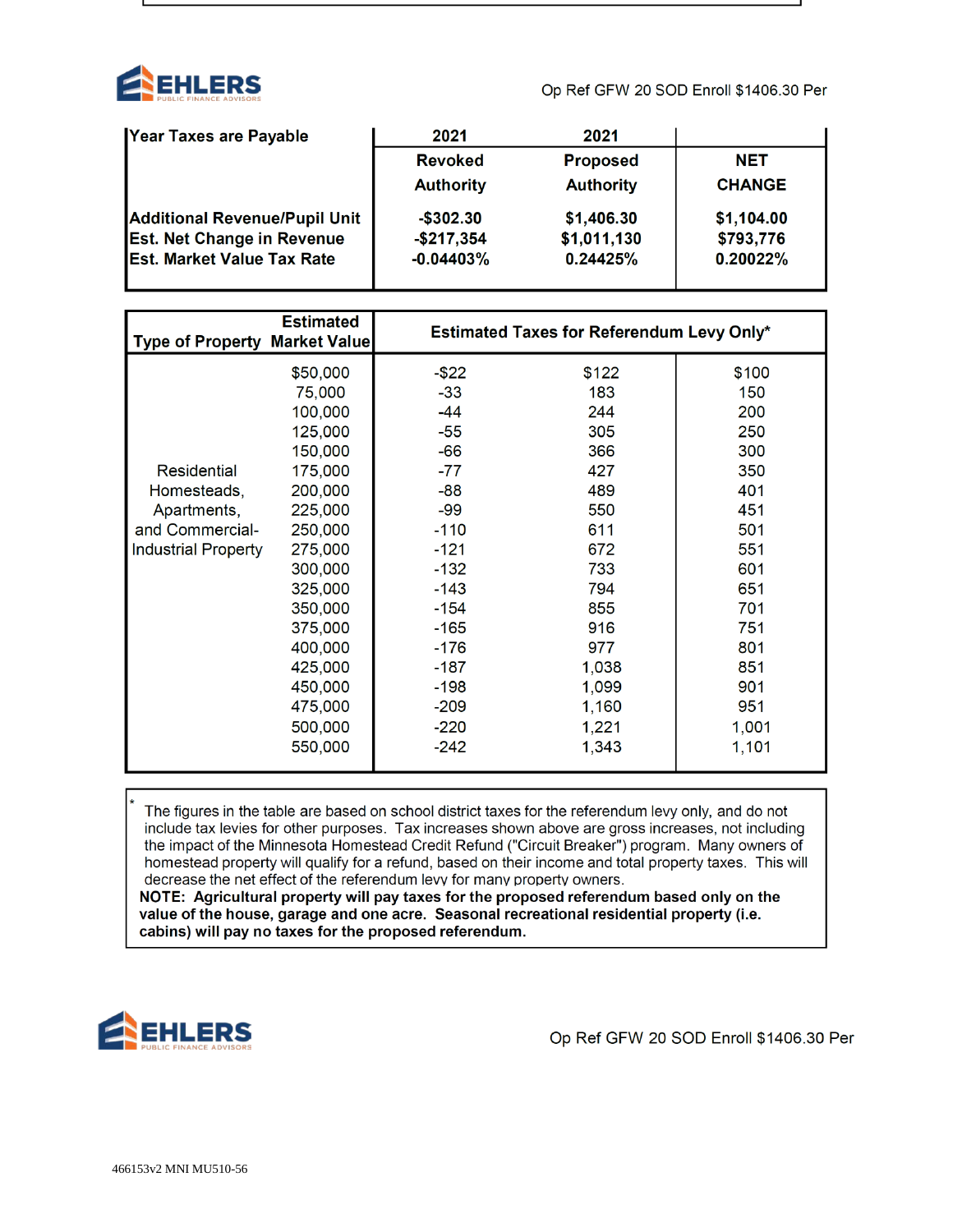The polling places for this election and the precincts served by these polling places are as follows:

# **McLeod County Polling Places and Voting Hours**

| Precinct         | Polling Place                                   | <b>Address</b> | City | <b>State</b> | Zip   | <b>Voting Hours</b>      |
|------------------|-------------------------------------------------|----------------|------|--------------|-------|--------------------------|
| Penn<br>Township | Penn Township   15989 40th St. Brownton<br>Hall |                |      | MN           | 55312 | $7:00$ a.m.-8:00<br>D.m. |

Mail Ballot Precinct: Round Grove Township

## **Nicollet County Polling Places and Voting Hours**

| Precinct      | Polling Place             | <b>Address</b>  | City               | State Zip | <b>Voting Hours</b> |
|---------------|---------------------------|-----------------|--------------------|-----------|---------------------|
|               |                           |                 |                    |           |                     |
|               | 010 Bernadotte BERNADOTTE | 501 S MINNESOTA | <b>ST PETER MN</b> |           | 56082 Mail Ballot   |
| Twp           | <b>TOWNSHIP</b>           | <b>AVE</b>      |                    |           |                     |
| 035 Lafayette | <b>LAFAYETTE</b>          | 501 S MINNESOTA | <b>ST PETER MN</b> |           | 56082 Mail Ballot   |
| Twp           | TWP                       | <b>AVE</b>      |                    |           |                     |
| 075 Ridgely   | <b>RIDGELY</b>            | 501 S MINNESOTA | <b>ST PETER MN</b> |           | 56082 Mail Ballot   |
| Twp           | <b>TOWNSHIP</b>           | <b>AVE</b>      |                    |           |                     |
| 090 West      | <b>WEST NEWTON</b>        | 501 S MINNESOTA | <b>ST PETER MN</b> |           | 56082 Mail Ballot   |
| Newton        | <b>TOWNSHIP</b>           | <b>AVE</b>      |                    |           |                     |

# **Renville County Polling Places and Voting Hours**

| Precinct                 | Polling Place                                                                 | <b>Address</b>          | City           | <b>State</b> | Zip   | <b>Voting Hours</b>     |
|--------------------------|-------------------------------------------------------------------------------|-------------------------|----------------|--------------|-------|-------------------------|
| 005 Bandon<br>Twp        | FAIRFAX CITY 300 PARK STFAIRFAX<br>AUDITORIUM- S<br><b>BANDON</b>             |                         |                | <b>MN</b>    | 55332 | 10:00 a.m.-<br>8:00p.m. |
| 045 Cairo<br>Twp         | FAIRFAX CITY 300 PARK<br><b>AUDITORIUM- ST S</b><br>CAIRO                     |                         | <b>FAIRFAX</b> | <b>MN</b>    | 55332 | 10:00 a.m.-<br>8:00p.m. |
| 050 Camp<br>Twp          | FAIRFAX CITY 300 PARK<br>AUDITORIUM-  ST S<br><b>CAMP TWP</b>                 |                         | <b>FAIRFAX</b> | <b>MN</b>    | 55332 | 10:00 a.m.-<br>8:00p.m. |
| 075 Fairfax              | <b>FAIRFAX</b><br><b>COMMUNITY</b><br><b>CENTER</b>                           | 300 PARK<br><b>ST S</b> | <b>FAIRFAX</b> | MN           | 55332 | 7:00 a.m.-8:00<br>p.m.  |
| 180<br>Wellington<br>Twp | <b>FAIRFAX CITY 0180</b><br>AUDITORIUM- WELLINGTO<br><b>WELLINGTON IN TWP</b> |                         | <b>FAIRFAX</b> | <b>MN</b>    | 55332 | 10:00 a.m.-<br>8:00p.m. |